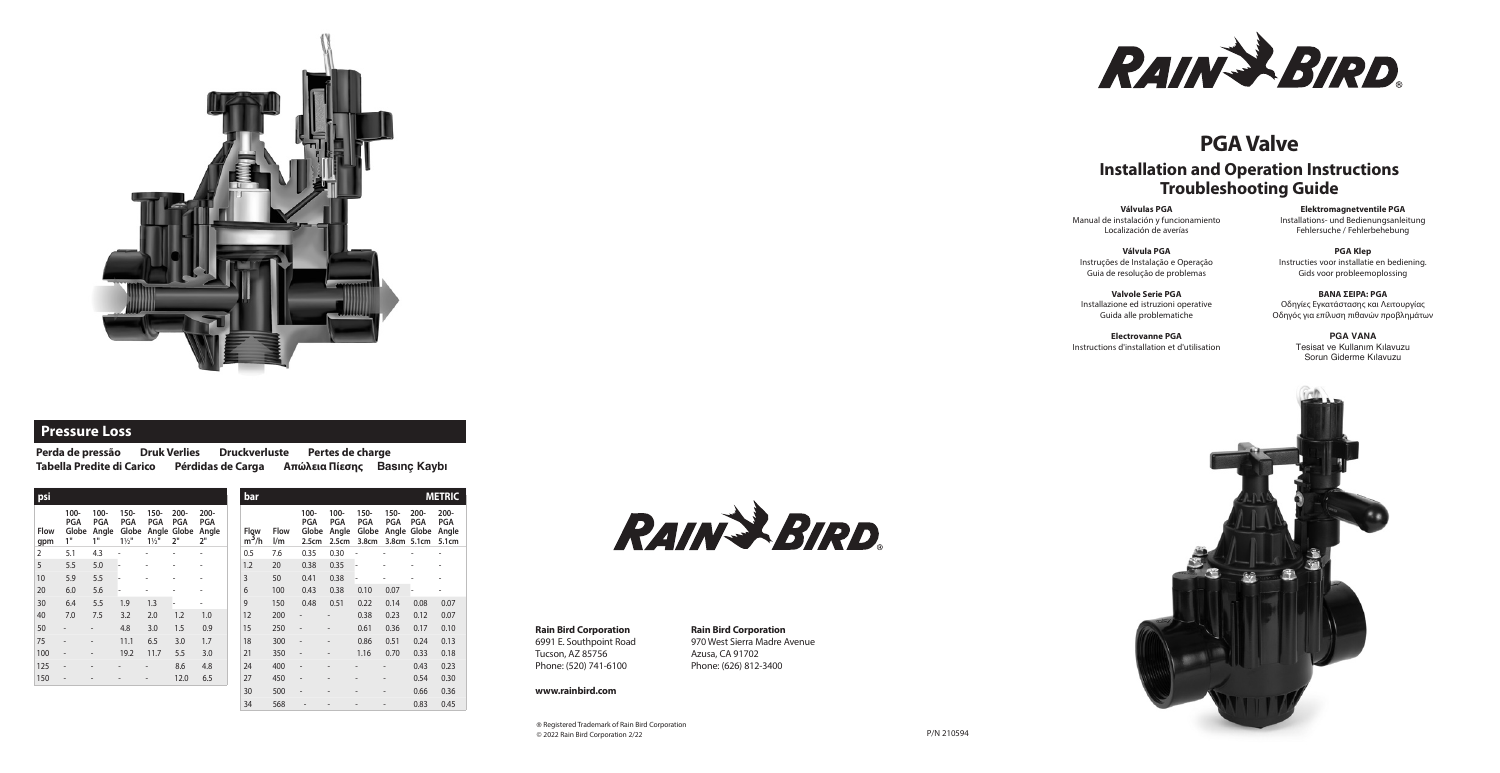#### **Installation & Operation**  *Refer to F1.*

- 1. Flush main line thoroughly before installing valves.
- 2. Install valve onto main line. Ensure inlet side  $\bigoplus$  is connected to main line and outlet side ●**<sup>B</sup>** is connected to lateral line. Note arrow on valve **indicating direction of water flow. Solenoid** should be on the downstream side of the valve.
- 3. NOTE: Valve is configured for globe installation. For angle installation, remove inlet plug from angle inlet  $\bigcirc$  then thread into globe inlet  $\bigcirc$ . We recommend using a closed end wrench to avoid stripping any molded parts.
- 4. Use two wraps "Teflon Tape" along the full length of the inlet and outlet pipe threads. **Do not use pipe thread or pipe dope compound.** Thread inlet pipe and fitting into the inlet port of the valve and hand tighten. Thread outlet pipe and fitting into the outlet port of the valve and hand tighten. Do not exceed two turns beyond hand tight.
- 5. Connect one solenoid wire **O** to the controller common wire and the other to the controller power wire. Use only watertight wire connectors.
- 6. After installing valves, slowly open water supply at point of connection. Valves may discharge water momentarily, then shut off.
- 7. To activate the valve using the **internal** manual bleed feature, turn the solenoid handle **O** counter clockwise **1⁄4** to **3⁄4** turn or until you hear water flowing through the valve. To close valve, turn the solenoid handle clockwise **1⁄4** to **3⁄4** turn and wait a moment for the valve to close. Only hand tighten the solenoid to close the valve.
- 8. For automatic valve operation, turn on the controller that has been wired to the valve according to the controller operating instructions, as controllers operate differently.
- 9. Use the flow control handle  $\bigodot$  to adjust the amount of water flowing through the valve. Counter clockwise turns increase flow; clockwise turns decrease flow. Close the valve before making large flow adjustments, then activate the valve to fine tune flow adjustments. Good adjustment practice, when not intentionally trying to limit the flow, is to turn the flow control stem (from the full up position) clockwise until resistance is felt on the flow control stem handle.
- 10. If necessary, install Rain Bird's pressure regulating module PRS-D **O** according to the installation manual.





## **Troubleshooting Guide**

**Sprinkler heads emit water when valve is turned off.**

**Dirt or debris is lodged on the diaphragm seat.**

Remove bonnet and diaphragm to dislodge debris.

#### **Solenoid is not fully closed after manual operation.**

Turn solenoid handle clockwise to fully seated position.

#### **Solenoid o-ring is damaged or twisted.**

Turn off the water supply and turn the solenoid counter-clockwise to remove and inspect the o-ring. Remove any debris, then reset or replace the o-ring as necessary.

#### **Diaphragm is damaged or not properly aligned.**

Turn off the water supply and remove the bonnet. Check alignment of the diaphragm with the valve body and positioning tabs. Inspect the diaphragm for nicks or damage, then realign or replace diaphragm as necessary.

#### **Dirt is interfering with proper solenoid operation.**

Turn off the water supply and turn the solenoid counter-clockwise to remove and flush solenoid seating bowl in bonnet with clean water. Rinse solenoid bottom in clean water. For internal cleaning, remove the brown retainer using a small flat screwdriver. Remove the plunger and spring and rinse with clean water. Return plunger, spring and retainer to solenoid. Return solenoid to bonnet by turning the solenoid clockwise.

#### **Solenoid is shorted or damaged.**

Turn off water supply and turn the solenoid counterclockwise to remove. Replace with new solenoid by turning clockwise.

#### **Water will not shut off.**

#### **Controller may be operating the valve automatically.**

Check controller to confirm it is turned off.

### **Valve is set in the manual "ON" position.**

Use finger-tight pressure to turn the solenoid clockwise to the "OFF" position. CAUTION: Overtightening risks the possibility of damaging the solenoid seat. Re-tighten bleed screw on top of valve if leakage is observed. Verify that the o-ring is not damaged.

#### **Diaphragm filter screen is blocked.**

Turn off the water supply and remove the bonnet. Inspect the diaphragm filter screen located on the bottom of the diaphragm. Remove debris, rinse screen in clean water and return diaphragm and bonnet to valve body.

#### **Solenoid is shorted or damaged.**

Turn off water supply and turn the solenoid counterclockwise to remove. Replace with new solenoid by turning clockwise.

#### **Low or inadequate flow condition.**

## **Flow control stem is turned down.**

Adjust flow control stem by turning counterclockwise in order to allow the diaphragm to open further.

#### **Water pressure is being used elsewhere on the site.**

Check the water requirements of all areas using the same water supply.

#### **Too many sprinklers are operating at one time.**

Check to see that the controller is only running one valve at one time. The system hydraulics may only be capable of single valve operation. If you find that all the sprinklers are located on one circuit, an additional valve may be required to better meet maximum hydraulic flow rates.

#### **System gate or master valve is not fully open.**

Locate the gate or master valve and open.

#### **Obstruction in the mainline pipe.**

Isolate obstruction and remove.

## **Valve will not turn on electrically.**

### **Controller not supplying power to valve.**

Check the controller for output power to the valve. If no power is detected at controller, then service controller. Check power input at the solenoid of the valve. If output is detected at the controller, but no input is detected at the solenoid, then a power wire is broken or damaged. Isolate and repair.

#### **Main water supply is turned off.**

Locate main gate or master valve and open.

#### **Solenoid problem.**

If power input is detected at solenoid, but valve still is not operating, then turn off the water supply. Without cutting wires, swap solenoids with the next valve (if present). If other solenoid operates valve, replace solenoid. If other solenoid does not operate valve, continue troubleshooting.

#### **Flow control stem is turned all the way down.**

Adjust the flow control stem by turning it counterclockwise until water flows through the valve, but do not leave the stem in a full up position. While water is flowing through the valve, turn the flow control stem (from the full up position) clockwise until resistance is felt on the flow control stem handle. Then turn the flow control stem handle counterclockwise one turn, as the valve will operate more effectively with the flow control stem handle in this position.

#### **Valve with PRS-D Pressure Regulating Module.**

Consult the PRS-D instruction manual for additional troubleshooting information.

#### **Technical Questions:**

• Visit www.rainbird.com

## **Troubleshooting (cont.)**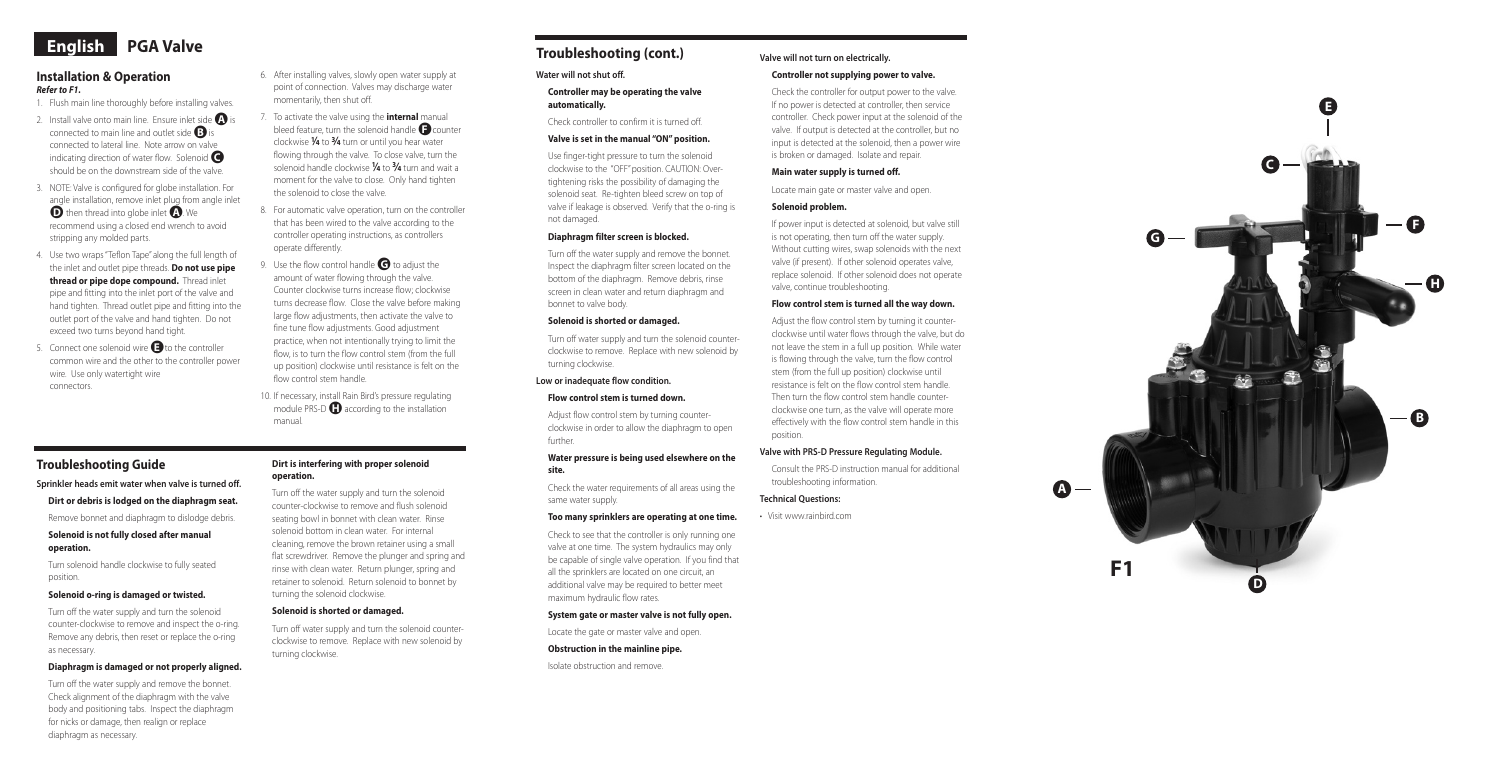# **Español Válvulas PGA**

## **Manual de instalación y funcionamiento** *según F1*

- 1. Elimine la suciedad de la tubería principal antes de instalar las válvulas.
- 2. Instale las válvulas en la línea principal. Asegúrese de que la salida principal●**<sup>A</sup>** está conectada a la tubería principal y la salida●**<sup>B</sup>** a la tubería lateral. La dirección del agua en la válvula está indicada por unas flechas. El solenoide●**<sup>C</sup>** debe estar colocado en el lado de la toma de salida de la válvula.
- 3. NOTA: La válvula está configurada para instalación en línea. Para instalación en ángulo●**<sup>D</sup>** mueva el tapón a la toma de salida lateral●**<sup>A</sup>** . Recomendamos utilizar una llave cerrada para evitar dañar el tapón.
- 4. Aplique dos bandas de teflón como lubricante. **No instalar nunca con estopa.** Conecte el accesorio de la tubería a la entrada de la válvula y apriete fuertemente. Conecte el accesorio de la tubería a la salida de la válvula y apriete fuertemente. No apriete demasiado los accesorios.
- 5. Conecte un cable del solenoide al cable común del programador y el otro al cable de alimentación. Utilice únicamente conectores estancos.
- 6. Después de instalar las válvulas, abra lentamente la fuente de alimentación en el punto de conexión. Las válvulas pueden descargar agua momentáneamente, entonces apague la fuente de alimentación.
- 7. Para activar la válvula utilizando el purgador **externo** del solenoide, gire el tornillo de purgado **F** de la parte superior de la válvula en el sentido de las agujas del reloj. El agua saldrá externamente de la válvula, a la arqueta aliviando la presión y abrirá la válvula. Girando el tornillo de drenaje en el sentido de las agujas del reloj la válvula se cerrará momentáneamente
- 8. Para riego automático, programe el programador conectado a la electroválvula.
- 9. Utilice el tornillo de regulación de caudal **G** para ajustar la cantidad de agua que fluirá por la válvula. Girando en el sentido contrario a las agujas del reloj aumentaremos el caudal, girando en el sentido de las agujas del reloj disminuiremos el caudal. Cierre la válvula antes de realizar los ajustes, entonces realice un ajuste del caudal fino.
- 10. Si fuera necesario, utilice el dispositivo regulador de presión PRS-Dial●**<sup>H</sup>** según el manual de instrucciones.

## **Localización de Averías**

**Los aspersores emiten agua cuando la válvula está cerrada.**

**El asiento del diafragma está sucio o existen residuos atascados.**

Desmontar la tapa y el diafragma y limpiarlos.

#### **El solenoide no cierra totalmente después de un funcionamiento manual.**

Girar el solenoide manualmente en el sentido de las agujas del reloj hasta el tope, para que asiente totalmente.

#### **Junta de goma del solenoide dañada o retorcida.**

Cortar el suministro de agua, desenroscar el solenoide (girar en contra del sentido de las agujas del reloj), inspeccionar la junta de goma y sustituirla si fuera necesario.

#### **El diafragma está dañado o desalineado.**

Cortar el suministro de agua y desmontar la tapa. Comprobar el alineamiento del diafragma con el cuerpo de la válvula, e inspeccionar el diafragma por si tuviera alguna muesca o estuviera dañado.

#### **Suciedad interfiriendo en el funcionamiento del solenoide.**

Cortar el suministro de agua, desenroscar el solenoide. Limpiar con agua limpia la cavidad de la tapa donde se asienta el solenoide, y la parte inferior de este. Para limpiar el interior del solenoide, quitar el retén marrón con un pequeño destornillador plano. Sacar el núcleo y el muelle y enjuagarlos. Colocar el núcleo, el muelle y el retén en el solenoide y este de nuevo en su sitio.

#### **Solenoide dañado**

Cortar el suministro de agua, desenroscar el solenoide (girar en contra del sentido de las agujas del reloj). Sustituir el solenoide.

## **Localización de Averías (cont.)**

## **La válvula no corta el caudal de agua.**

**El programador puede estar activando la válvula automáticamente.**

Comprobar el programador para confirmar que está desactivado.

#### **La válvula está activada manualmente.**

Girar el solenoide en el sentido de las agujas del reloj para cortar la válvula. Solo es necesario apretar con la mano para cerrar el solenoide. Si se aprieta demasiado se corre el riesgo de dañar el asiento del solenoide.

#### **El orificio de entrada del solenoide está bloqueado.**

Cortar el suministro de agua, quitar la tapa, inspeccionar el orificio de entrada del solenoide situado en la parte inferior del diafragma. Eliminar la suciedad, enjuagar con agua limpia, y volver a montar el diafragma y la tapa en el cuerpo de la válvula.

#### **Solenoide dañado.**

Cortar el suministro de agua, desenroscar el solenoide ( girar en contra del sentido de las agujas del reloj). Sustituir el solenoide.

#### **Caudal de agua bajo o insuficiente**

#### **El mando de control de caudal está totalmente girado hacia abajo.**

Ajustar el mando de control de caudal girándolo en contra del sentido de las agujas del reloj.

#### **La presión de agua se está utilizando en otro sitio.**

Comprobar si el agua se está utilizando para otras aplicaciones.

#### **Demasiados aspersores funcionando simultáneamente.**

Comprobar que el programador solo activa una válvula simultáneamente. El sistema deberá ser capaz, hidráulicamente, de hacer funcionar una válvula. Si todos los aspersores están en una sola estación, podría ser necesaria una válvula adicional para no sobrepasar el máximo caudal que puede suministrar el sistema.

#### **La válvula maestra no está totalmente abierta.**

Buscar la válvula maestra y abrirla totalmente.

#### **Obstrucción en la tubería principal.**

Aislar el tramo obstruido y sustituirlo.

## **La válvula no se activa eléctricamente.**

## **El programador no está enviando corriente eléctrica.**

Comprobar la corriente de salida del programador hacia la válvula. Si no se detecta corriente de salida del programador, reparar el programador.

#### **El programador no está enviando corriente eléctricamente.**

Comprobar la corriente de entrada al solenoide de la válvula. Si se comprueba que la corriente a la salida del programador es correcta, pero no se detecta corriente en el solenoide de la válvula, los cables eléctricos están cortados o dañados. Aislar el cable con el problema y repararlo.

## **El suministro principal de agua está cortado.**

Buscar la válvula maestra o principal y abrirla.

## **Problemas con el solenoide.**

Si se detecta corriente en el solenoide, pero la válvula sigue sin abrir, cortar el suministro de agua. Sin cortar los cables eléctricos, cambiar los solenoides con la válvula más próxima (si es que existe). Si el otro solenoide activa la válvula, sustituir el solenoide. Si el otro solenoide tampoco activa la válvula continuar con la localización de la avería.

## **El mando de control de caudal está girado totalmente hacia abajo.**

Ajustar el mando girándolo en contra del sentido de las agujas del reloj hasta que el agua circule por la válvulas. No dejar el mando en la posición superior más extrema.

### **Instalación de la válvula con regulador de presión PRS-Dial**

Consulte el manual de instrucciones del PRS-Dial para más información.

#### **Cuestiones técnicas**

• Visite www.rainbird.com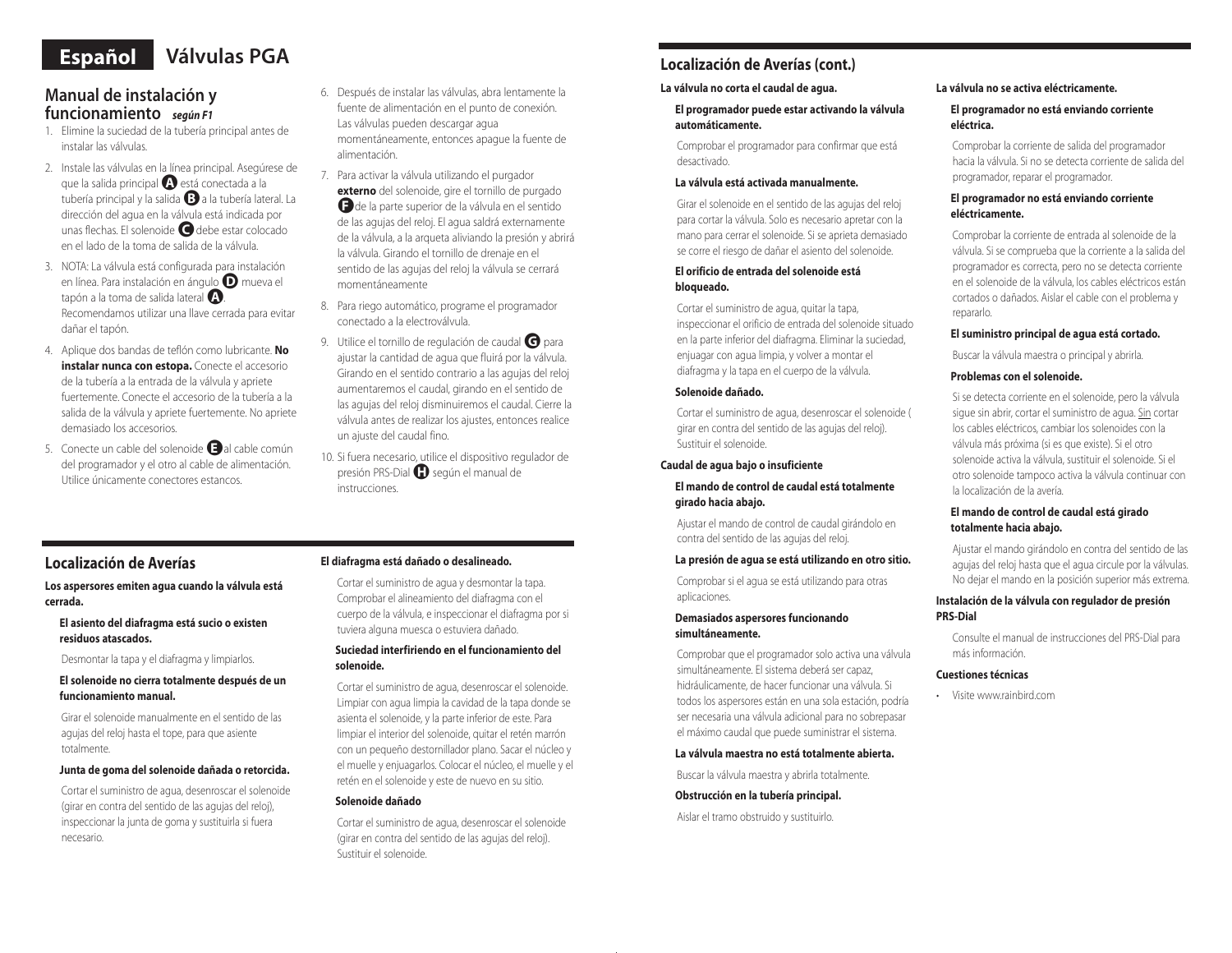## **Português Válvula PGA**

### **Instalação e Operação** *Consulte a F1.*

- 1. Limpe a linha principal cuidadosamente antes de instalar as válvulas.
- 2. Instale a válvula na linha principal. Certifique-se de que o lado da entrada **A** esteja conectado à linha principal e de que o lado da saída ●**<sup>B</sup>**esteja conectado à linha lateral. Observe a seta na válvula, a qual indica a direção do fluxo da água. O solenóide ●**<sup>C</sup>** deve ficar no lado à jusante da válvula
- 3. NOTA: A válvula é configurada para instalação direta. Para instalação em ângulo, remova o tampão de entrada da entrada do ângulo ●**<sup>D</sup>**e em seguida rosqueie na entrada direta ●**<sup>A</sup>**. Recomendamos usar uma chave com extremidade fechada para evitar a separação das peças modadas.
- 4. Cubra toda a extensão das roscas do tubo de saída e entrada, revestindo com uma camada dupla de fita Teflon. Não use compostos lubrificantes para tubos ou roscas de tubo. Rosqueie a conexão e tubo de entrada no orifício de entrada da válvula e aperte com a mão. Rosqueie a conexão e tubo de saída no orifício de saída da válvula e aperte com a mão. Não rosqueie mais de duas voltas com a mão.
- 5. Conecte um fio do solenóide **B** ao fio comum do controlador e o outro ao fio de força do controlador. Use somente conectores de fio à prova d'água.
- 6. Após instalar as válvulas, abra lentamente o abastecimento de água no ponto de conexão. As válvuas poderão escoar a água por alguns momentos; fechando em seguida.
- 7. Para ativar a válvula utilizando o recurso de purga **interno** manual, gire o cabo do solenóide **D**no sentido horário **<sup>1</sup> ⁄4** a **3⁄4** de volta ou até você escutar a água fluindo pela válvula. Para fechar a válvula, gire o cabo do solenóide **<sup>1</sup> ⁄4** a **3⁄4** de volta e aguarde alguns momentos até que a válvula feche. Sempre use a mão para apertar o solenóide e fechar a válvula.
- 8. Para uma operação automática da válvula, ligue o controlador que foi conectado a ela de acordo com as instruções de operação do controlador, uma vez que controladores operam de diferentes maneiras.
- 9. Use o cabo de controle de fluxo **o** para a justar o volume de água que flui pela válvula. Voltas no sentido horário aumentam o fluxo, que é reduzido no sentido anti-horário Feche a válvula antes de fazer grandes ajustes de fluxo e após acione a válvula para fazer ajustes mais precisos. Uma boa prática de ajuste, quando não há intençào de limitar o fluxo, é girar a haste do controle de fluxo (a partir da posição totalmente elevada) no sentido horário até sentir uma certa resistência no cabo da haste de controle de fluxo.
- 10. Se necessário, instale o módulo PRS-D<sup>1</sup>0 de regulagem de pressão da Rain Bird de acordo com o manual de instalação.

## **Guia de Resolução de Problemas**

#### **Os aspersores emitem água quando a válvula está fechada.**

#### **Sujeira ou detritos ficam alojados na base do diafragma.**

Remova a tampa e o diafragma para deslocar os detritos.

#### **O solenóide não está totalmente fechado após a operação manual.**

Gire o cabo do solenóide no sentido horário até ficar totalmente assentado.

#### **O anel-O do solenóide está danificado ou torcido.**

Feche o abastecimento de água e gire o solenóide no sentido anti-horário para retirar e inspecionar o anel-O. Remova os detritos, se houver, e após reajuste ou substitua o anel-O conforme necessário.

#### **O diafragma está danificado ou não está corretamente alinhado.**

Feche o abastecimento de água e remova a tampa. Verifique o alinhamento do diafragma com o corpo da válvula e lingüetas de posicionamento. Inspecione o diafragma quanto a cortes ou danos e em seguida realinhe ou troque, conforme necessário.

#### **A sujeira está interferindo com a operação correta do solenóide.**

Feche o abastecimento de água e gire o solenóide no sentido anti-horário para remover e limpara a caixa de assentamento do solenóide na tampa com água limpa.

Enxágüe a parte inferior do solenóide com água limpa. Para limpar internamente, remova o retentor marrom usando uma pequena chave de fenda com ponta chata. Retire o pistão e a mola e enxágüe com água limpa. Recoloque o pistão, retentor e mola no solenóide. Recoloque o solenóide na tampa, girando-o no sentido horário.

## **Resolução de problemas (cont.)**

#### **O solenóide está em curto ou danificado.**

Feche o abastecimento de água e gire o solenóide no sentido horário para removê-lo. Troque-o por um novo solenóide girando no sentido horário.

#### **A água não fecha.**

#### **O controlador pode estar operando a válvula automaticamente.**

Verifique o controlador para confirmar que está desligado.

#### **A válvula está ajustada na posição manual "ON" (ligada).**

Use a pressão da mão para girar o solenóide no sentido horário até a posição "OFF" (desligada). ATENÇÃO: Apertar demasiadamente poderá danificar a base do solenóide. Reaperte o parafuso de purga na parte superior da válvula se houver vazamento. Verifique se o anel-O está danificado.

#### **Tela do filtro do diafragma bloqueada.**

Feche o abastecimento de água para remover a tampa. Inspecione a tela do fitro do diafragma no fundo deste. Remova os detritos, enxágüe a tela com água limpa e recoloque o diafragma e tampa no corpo da válvula.

#### **O solenóide está em curto ou danificado.**

Feche o abastecimento de água e gire o solenóide no sentido horário para removê-lo. Substitua com um novo solenóide girando no sentido horário.

#### **Condição de fluxo baixo ou inadequado.**

#### **A haste de controle de fluxo está voltada para baixo.**

Ajuste a haste de controle de fluxo girando-a no sentido anti-horário para permitir que o diafragma abra mais.

#### **A pressão da água está sendo utilizada em algum outro local no campo.**

Verifique as necessidades da água em todas as áreas utilizando o mesmo abastecimento de água.

#### **Um número excessivo de aspersores operando ao mesmo tempo.**

Verifique se o controlador está operando apenas uma válvula de cada vez. A hidráulica do sistema talvez seja apenas capaz de operar uma única válvula. Se você determinar que todos os aspersores estão no mesmo circuito, poderá ser necessário adicionar mais uma válvula para melhor atender as taxas máximas de fluxo de vazões hidráulicas.

#### **A válvula mestra ou de comporta do sistema não está totalmente aberta.**

Localize a válvula mestra ou de comporta e abra a mesma.

#### **Obstrução no tubo da linha principal**

Isole e remova a obstrução.

#### **A válvula não liga eletricamente.**

#### **O controlador não está suprindo energia para a válvula.**

Verifique o controlador quanto à energia de saída para a válvula. Se não for detectada a energia no controlador, faça os serviços de manutenção. Verifique a entrada de energia no solenóide da válvula. Se a saída for detectada no controlador, porém nenhuma entrada for detectada no solenóide, então existe um fio de energia partido ou danificado. Isole e repare.

#### **O abastecimento principal de água está fechado.**

Localize a válvula mestra ou de comporta e abra a mesma.

#### **Problema no solenóide.**

Se for detectada a entrada de energia no solenóide mas a válvula continuar inoperante, feche o suprimento de água. Sem cortar fios, troque os solenóides com a próxima válvula (se houver). Se o outro solenóide fizer com que a válvula funcione, substitua o solenóide. Caso contrário, continue tentando identificar o problema.

#### **A haste de controle de fluxo está totalmente voltada para baixo.**

Ajuste a haste de controle de fluxo girando-a no sentido anti-horário até a água fluir pela válvula, porém não deixe a haste totalmente elevada. Enquanto a água estiver fluindo pela válvula, gire a haste de controle de fluxo (a partir da posição totalmente elevada) no sentido horário até sentir certa resistência em sue cabo. Em seguida, gire o cabo da haste de controle de fluxo uma volta no sentido anti-horário pois a válvura irá operar com maior eficiência com o cabo nesta posição.

#### **Válvula com módulo de regulação de pressão PRS-D.**

Consulte o manual de instruções do PRS-D para mais informações sobre resolução de problemas.

#### **Dúvidas técnicas:**

• Visite www.rainbird.com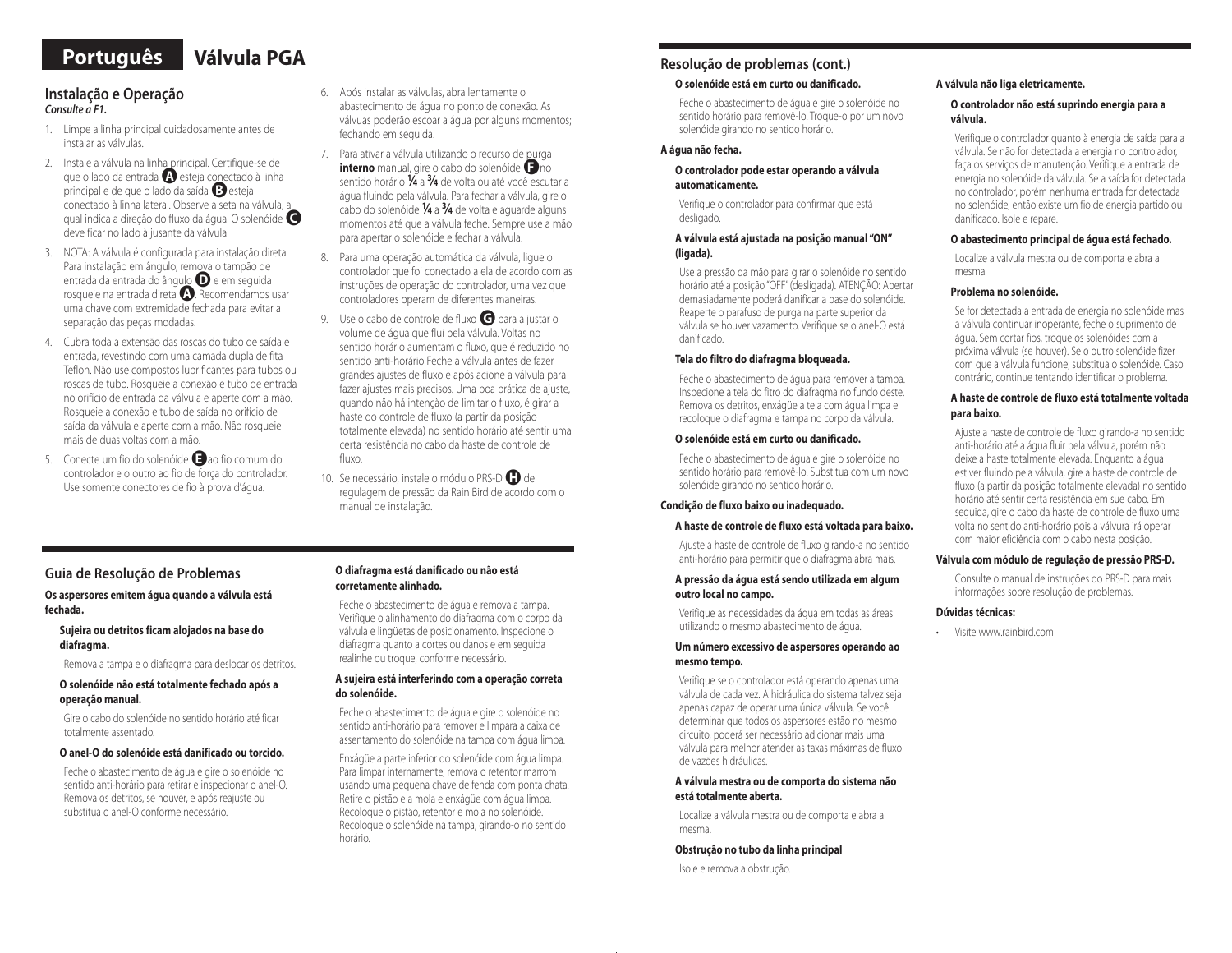## **Italiano Elettrovalvole PGA**

## **Installazione e Istruzioni Operative** *F1*

- 1. Prima dell'installazione spurgare le tubazioni.
- 2. Installare la valvola sulla tubazione principale. Assicurarsi che freccia impressa sul corpo della valvola sia diretta nel senso del flusso. Il solenoide **C**, comunque, deve essere sull'uscita, verso gli irrigatori.
- 3. NOTA: la valvola esce di fabbrica predisposta per l'installazione in linea. Per il montaggio ad angolo togliere il tappo dalla posizione attuale●**<sup>D</sup>**ed inserirlo nell'altro ingresso●**<sup>A</sup>**(opposto al solenoide). Per questa operazione usare una chiave appropriata.
- 4. Usare nastro per giunzioni e guarnire i raccordi della tubazione. Non usare lubrificanti o tubi filettati. Avvitare i raccordi a mano e poi stringere con attrezzo per non più di due giri. E' sconsigliato l'utilizzo di raccordi in ferro.
- 5. Collegare uno dei due fili●**<sup>E</sup>**del solenoide al cavo "comune" del programmatore e l'altro al "pilota". Per questa operazione usare esclusivamente connettori stagni.
- 6. Dopo l'installazione aprire lentamente l'adduzione dell'acqua. La valvola si aprirà momentaneamente per poi chiudersi subito.
- 7. Per aprire manualmente l'elettrovalvola senza fuoriuscita di acqua svitare il solenoide●**<sup>F</sup>**per **<sup>1</sup> ⁄4** – **3⁄4** di giro fino a sentire il flusso di acqua. Per farla chiudere riavvitare il solenoide. Non stringere troppo e non usare attrezzi.
- 8. Per aprire elettricamente l'elettrovalvola operare dal programmatore seguendo le relative istruzioni.
- 9. Usare il volantino **G** del regolatore di flusso per regolare il passaggio di acqua. Avvitandolo si diminuisce il flusso, mentre svitandolo si aumenta. Chiudere la valvola per fare grosse regolazioni, poi riaprirla per una regolazione "fine". Una buona regolazione ( quando non si deve ridurre il flusso) si ottiene, durante il funzionamento, avvitando il volantino fino a che non incontra una forte resistenza ed il flusso diminuisce.
- 10. Se necessario è possibile l'utilizzo del riduttore di pressione Rain Bird PRS-D come optional.

## **Guida ai Problemi (cont.)**

## **Solenoide in corto o danneggiato.**

Chiudere l'ingresso principale dell'acqua e sostituire il solenoide con uno nuovo. Attenzione: i collegamenti stagni dei due cavi andranno rifatti nuovi. Non utilizzare i vecchi usati.

#### **La valvola non chiude**

#### **Il programmatore è attivo in automatico.**

Controllarlo e verificare che sia su "OFF"

#### **La valvola è aperta manualmente.**

Chiudere il solenoide avvitandolo a mano aiutandosi con l'apposito supporto. Attenzione: una forza elevata può causare la rottura della sede di battuta con conseguente sostituzione del corpo valvola. Verificare l'integrità e posizione dell'o-ring.

## **Il filtro sulla membrana è ostruito.**

Chiudere l'ingresso principale dell'acqua e smontare il coperchio valvola. Controllare il filtro sulla membrana che si trova nella parte bassa, rimuovere lo sporco e sciacquare in acqua pulita.

#### **Il solenoide è in corto o danneggiato.**

Chiudere l'ingresso principale dell'acqua e sostituire il solenoide con uno nuovo. Attenzione: i collegamenti stagni dei due cavi andranno rifatti nuovi. Non utilizzare i vecchi usati.

#### **Passaggio di acqua basso o inadeguato.**

#### **Il volantino del controllo di flusso è avvitato**

Regolare bene il passaggio di acqua avvitando o svitando per consentire l'apertura corretta della membrana.

#### **Altre elettrovalvole sono aperte in contemporanea.**

Verificare nei cavi in uscita dal programmatore.

#### **Troppi irrigatori che lavorano insieme.**

Verificare che altre elettrovalvole non lavorino in contemporanea. Se gli irrigatori sono collegati ad una valvola sarà necessario sdoppiare il settore.

#### **La saracinesca principale o la master valve non sono aperti del tutto.**

Verificare

#### **Il tubo principale è ostruito.**

Verificare

#### **La valvola non apre elettricamente**

## **La corrente non arriva dal programmatore**

Controllare sulla morsettiera del programmatore che ci sia corrente in uscita, se no ripararlo. Controllare poi la corrente sui cavi del solenoide, se dalla morsettiera del programmatore esce ma non arriva vuol dire che c'è una rottura su un cavo elettrico.

## **La saracinesca principale dell'impianto è chiusa.**

Verificare

### **Problemi ai solenoidi**

Se la corrente arriva al solenoide ma la valvola continua a non aprire chiudere l'ingresso principale dell'acqua e sostituire ( senza tagliare i fili) il solenoide con quello della valvola vicina, se esistente, e verificarne il funzionamento.

#### **Il volantino del controllo di flusso è completamente avvitato.**

Durante il funzionamento della valvola regolare il controllo di flusso da completamente aperto avvitandolo fino a che non si sente resistenza, riaprirlo per un giro. Non lasciarlo completamente svitato, questo potrà causare problemi nella chiusura della valvola.

## **Elettrovalvola con regolatore di pressione PRS-D**

Consultare le istruzioni di montaggio del regolatore di pressione PRS-D.

#### **Accessori o problemi persistenti**

• Visitateci sul nostro sito www.rainbird.com

## **Guida alla Risoluzione dei Problemi**

**Dagli irrigatori esce acqua a valvola chiusa.**

**Sporco o sassi si sono incastrati nella membrana interna.**

Smontare il coperchio della valvola, la membrana e pulire

**Il solenoide non è stato riavvitato bene dopo un'apertura manuale.**

Controllare e riavvitare a mano.

#### **L'O-ring interno del solenoide rotto o deformato.**

Chiudere l'ingresso principale dell'acqua, svitare completamente il solenoide dalla valvola e controllare. Eventualmente sostituirlo.

#### **La membrana interna è danneggiata o non allineata.**

Chiudere l'ingresso principale dell'acqua, smontare il coperchio e verificare l'allineamento della membrana con il corpo valvola. Verificare lo stato della membrana, togliere eventuale sporco e rimontare.

### **Il solenoide è ostacolato nel suo funzionamento da sporco.**

Chiudere l'ingresso principale dell'acqua, svitare completamente il solenoide dal corpo valvola e pulire la sede. Verificare la pulizia dei due fori di comunicazione interni con un filo di ferro. Con un piccolo cacciavite a taglio togliere il filtro bianco e il fermo-pistone nero. A questo punto il pistoncino esce dal solenoide. Sciacquare tutto in acqua pulita e rimontare operando al contrario.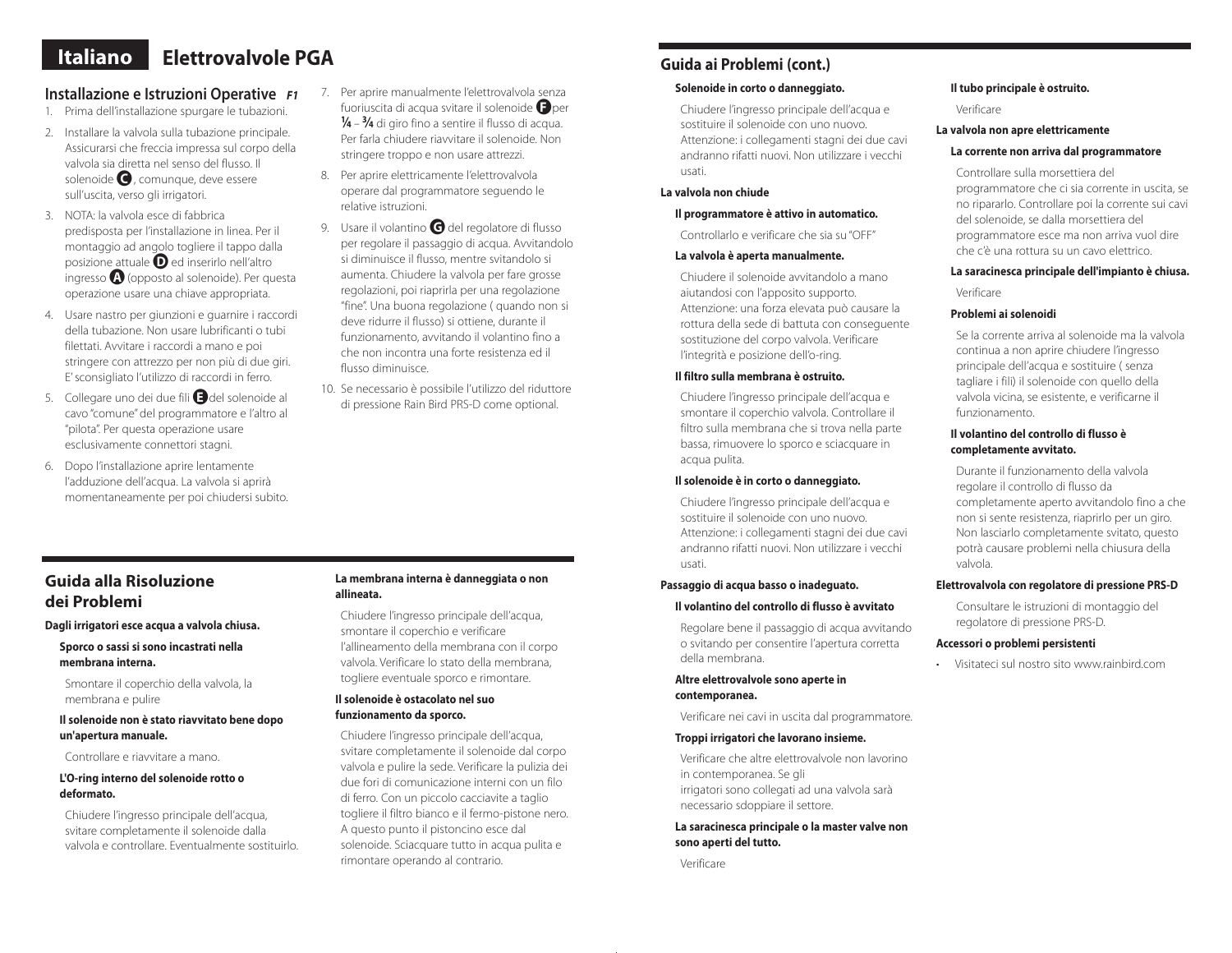# **Français Electrovanne PGA**

## **Instructions d'Installation et d'Utilisation** *Cf F1*

- 1. Purger soigneusement la canalisation principale avant d'installer les vannes.
- 2. Installer la vanne sur la canalisation principale. S'assurer que l'entrée est connectée à la canalisation principale et la sortie à la canalisation secondaire. Repérer la flèche sur la vanne indiquant le sens de passage de l'eau. Le solénoïde doit être positionné coté aval de la vanne.
- 3. Note : la vanne est configurée pour un montage en ligne. Pour un montage en angle dévisser le bouchon de l'entrée en angle et le visser sur l'entrée en ligne. Pour éviter de détériorer le bouchon il est recommandé d'utiliser une clé à oeil.
- 4. Enrouler du Téflon en ruban sur toute la longueur du filetage des raccords (2 tours).Ne pas utiliser de produits d'étanchéité en tube. Visser les raccords sur la sortie puis sur l'entrée de la vanne. Serrer fortement à la main. A partir du moment ou le serrage devient difficile, ne pas faire plus de deux tours supplémentaires.
- 5. Connecter un des fils du solénoïde de la vanne au câble commun du programmateur et l'autre fil au câble de commande de la station correspondante. Utiliser des connexions résistantes à l'humidité : type "DBM", ou si besoin résistantes à l'immersion : type "DBY".
- 6. Après avoir installé les vannes, ouvrir lentement l'arrivée d'eau. Les vannes laisseront s'écouler de l'eau quelques instants puis se fermeront.
- 7. Pour ouvrir la vanne en utilisant la fuite manuelle interne, dévisser, à la main, le solénoïde d'**<sup>1</sup> ⁄4** á **3⁄4** de tour, jusqu'à ce que vous entendiez l'eau passer à travers la vanne. Pour fermer la vanne, visser le solénoïde d'**<sup>1</sup> ⁄4** á **3⁄4** de tour. La vanne se ferme quelques instants après avoir replacé le solénoïde en position "OFF".
- 8. Ne pas utiliser d'outil pour actionner le solénoïde. Les indications "ON" et "OFF" situées sur le solénoïde ne concernent que l'ouverture et la fermeture manuelle.
- 9. Pour ouvrir automatiquement la vanne, se reporter à la notice du programmateur.
- 10. Pour limiter manuellement le débit passant à travers la vanne, utiliser la poignée de réglage située sur le dessus du chapeau. Pour limiter le débit : tourner cette poignée dans le sens des aiguilles d'une montre. Pour laisser un passage d'eau maximum, tourner dans le sens inverse des aiguilles d'une montre (position par défaut). Dans les cas où la vanne est utilisée en dessous du débit ou de la pression minimum, ce réglage permet d'optimiser le fonctionnement de la vanne. Voir \* Réglage du contrôle de débit
- 11. Si besoin installer un régulateur de Pression Rain Bird PRS-Dial.

## **Guide de Dépannage**

#### **De l'eau s'écoule par les arroseurs alors que la vanne est fermée**

#### **Le solénoïde ne ferme pas complètement**

Le tourner dans le sens des aiguilles d'une montre. Attention : un serrage excessif risque d'endommager le solénoïde, serrer à la main et modérément.

#### **Le joint torique du solénoïde est endommagé ou n'est plus en place**

Couper l'eau, contrôler le joint, le remettre en place ou le changer si nécessaire.

#### **Des saletés perturbent le fonctionnement du solénoïde**

Couper l'eau, dévisser le solénoïde, nettoyer à l'eau claire le solénoïde et la partie du chapeau dans laquelle il est vissé. Pour nettoyer l'intérieur du solénoïde, enlever la bague blanche située à la base de celui-ci à l'aide d'un petit tournevis plat puis enlever le plongeur et son ressort. Rincer le tout avec de l'eau claire.

Remettre le ressort, le plongeur et la bague blanche en place, puis visser le solénoïde sur le chapeau.

#### **Solénoïde endommagé**

Couper l'eau, dévisser le solénoïde et le remplacer.

#### **Membrane abîmée ou incorrectement positionnée**

Couper l'eau, enlever le chapeau, vérifier le positionnement de la membrane sur le corps de la vanne, contrôler son état. La repositionner ou la remplacer si nécessaire.

#### **Des débris sont coincés sous la membrane**

Démonter le chapeau pour accéder à la membrane et les enlever. Note : il est normal que de l'eau s'écoule par les arroseurs situés aux points bas d'un réseau (vidange de la canalisation secondaire – il faut équiper ces arroseurs de clapets anti-vidange)

## **Guide de Dépannage (cont.)**

#### **La vanne ne ferme pas**

#### **Le programmateur actionne peut-être la vanne**

Contrôler la programmation

#### **La vanne est en position "ON" manuellement**

Tourner le solénoïde dans le sens des aiguilles d'une montre pour le mettre en position manuelle "OFF". Attention : un serrage excessif risque d'endommager le solénoïde, serrer à la main et modérément.

#### **Le filtre de la membrane est bouché**

Couper l'eau, enlever le chapeau, inspecter le filtre situé sous la membrane, le rincer à l'eau claire si besoin

### **Solénoïde endommagé**

Couper l'eau, dévisser le solénoïde et le remplacer

#### **Pression insuffisante**

La pression minimum pour assurer la fermeture de la vanne est de 1 bar.

#### **Le débit est insuffisant pour faire fonctionner la vanne**

Voir \* Réglage du contrôle de débit

#### **Débit faible ou inadapté**

La poignée de réglage du débit est trop vissée : ajuster son réglage, ouvrir en tournant dans le sens inverse des aiguilles d'une montre.

#### **De l'eau est utilisée ailleurs sur le réseau**

Le débit disponible est insuffisant, contrôler.

#### **Le nombre d'arroseurs fonctionnant simultanément est trop important**

Vérifier qu'une seule vanne fonctionne à la fois. Le débit disponible ne permet peut-être que d'alimenter une seule vanne à la fois. Si un seul circuit fonctionne alors il faut peut-être ajouter une électrovanne pour répartir les arroseurs sur un deuxième réseau (réduction du débit requis).

#### **La vanne maîtresse ou la vanne manuelle générale est peut-être partiellement ouverte**

Vérifier

**La canalisation principale est peut-être obstruée** Vérifier

#### **La vanne ne s'ouvre pas électriquement**

#### **Le programmateur ne fournit pas de courant**

Vérifier que le programmateur délivre la tension adéquate. Si ce n'est pas le cas, contrôler le programmateur. Contrôler que le courant arrive bien au solénoïde. Si le programmateur fournit du courant mais que celui-ci n'arrive pas au solénoïde, c'est que le câblage est coupé ou endommagé : trouver le problème et réparer.

#### **La vanne principale est fermée**

La localiser et l'ouvrir.

#### **Problème de solénoïde**

Si le courant arrive au solénoïde, mais que celui-ci n'ouvre pas la vanne, couper l'eau. Sans débrancher les fils, échanger le solénoïde en question avec celui de la vanne voisine (si possible). Si cet échange permet le fonctionnement de la vanne remplacer le solénoïde en question.

#### **La poignée de contrôle de débit est vissée à fond**

Tourner la poignée (sens inverse des aiguilles d'une montre) jusqu'à ce que l'eau passe. Ne pas dévisser à fond.

#### **Réglage du contrôle de débit**

Se fait lorsque la vanne est ouverte en automatique et que la poignée est complètement dévissée. Tourner cette poignée dans le sens des aiguilles d'une montre jusqu'à ce qu'une résistance soit sensible puis faire un tour dans le sens contraire. Laisser la poignée dans cette position, c'est la position idéale pour le fonctionnement de la vanne.

#### **Vanne équipée d'un module de régulation de pression PRS-Dial**

Voir la notice du module de régulation.

#### **Questions techniques:**

• Visitez notre site www.rainbird.com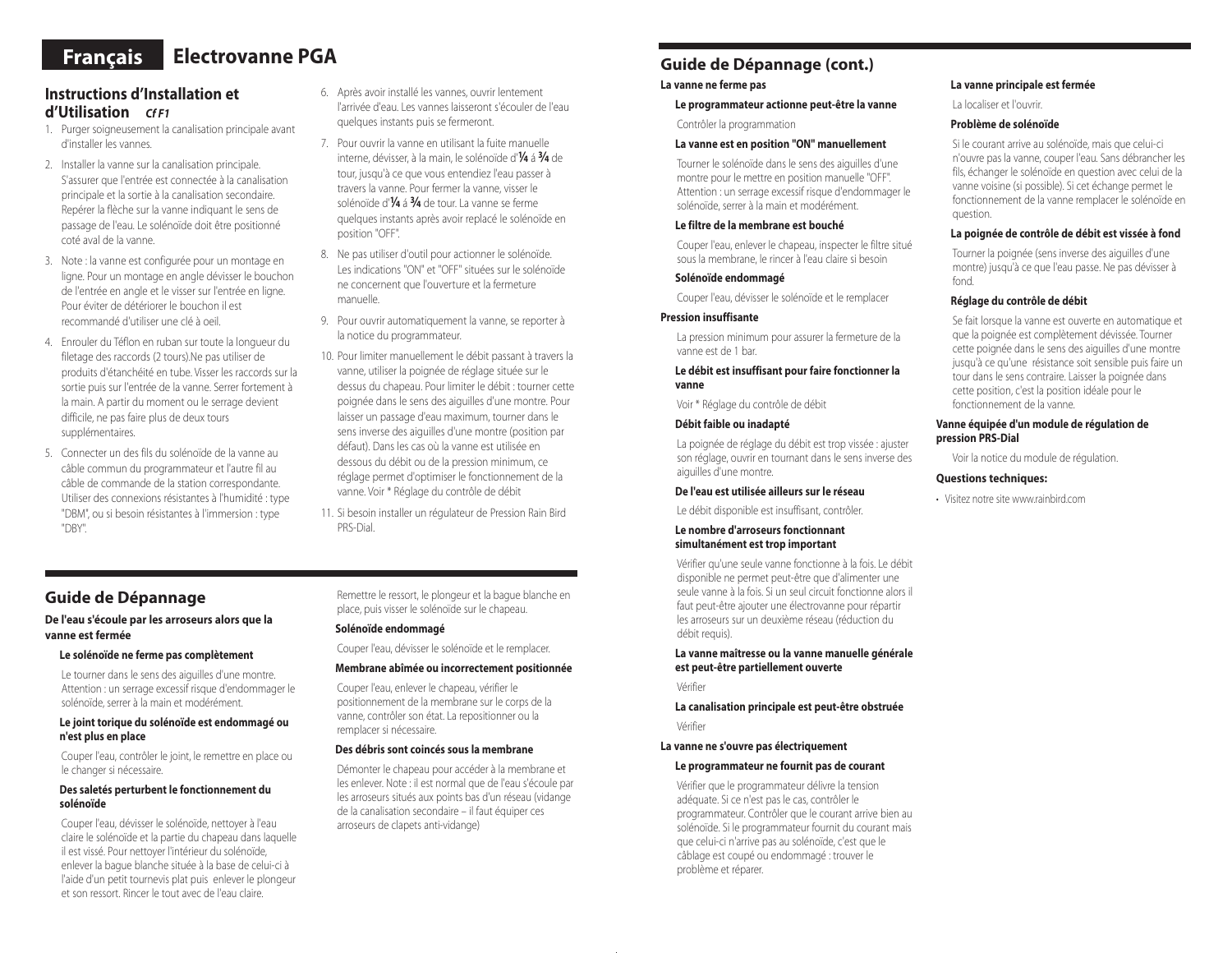## **Deutsch Elektromagnetventile PGA**

## **Installations- und Bedienungsanleitung** *Siehe F1*

- 1. Spülen Sie sorgfältig die Hauptleitung durch, bevor Sie die Ventile installieren.
- 2. Installieren Sie das Ventil in der Hauptleitung. Die Eingangsseite●**<sup>A</sup>**muss an die Hauptleitung angeschlossen sein und die Ausgangsseite●**<sup>B</sup>**an die Nebenleitung. Beachten Sie den Pfeil auf dem Ventil, der die Fließrichtung des Wassers anzeigt. Die Magnetspule●**<sup>C</sup>**muss ausgangsseitig liegen.
- 3. BEACHTE: Das Ventil wird zur Installation in Durchgangsform geliefert. Zur Installation in Eckform nehmen Sie den Stopfen am Eingang●**<sup>D</sup>**heraus und schrauben ihn dann in die Eingangsseite der Durchgangsform **A**. Verwenden Sie dazu einen entsprechenden Schlüssel, um Beschädigungen zu vermeiden.
- 4. Wickeln Sie Teflonband zweimal über die volle Länge des Eingangs- und Ausgangsgewindes der Rohre. **Verwenden Sie auf gar keinen Fall Klebemittel**. Schrauben Sie das Rohrfitting an den eingangsseitigen Anschluss des Ventils und ziehen es mit der Hand fest. Dann schrauben Sie das Rohrfitting an die Ausgangsseite des Ventils mit der Hand fest.
- 5. Verbinden Sie ein Kabel der Magnetspule●**<sup>E</sup>**mit dem Nulleiter des Steuergerätes und das andere mit dem Stromkabel des Steuergerätes. Verwenden Sie dazu nur wasserdichte Kabelverbinder.
- 6. Nachdem Sie alle Ventile installiert haben, öffnen Sie langsam die Wasserzufuhr. Aus den Ventilen kann einen Moment lang Wasser austreten, dann schließen sie.
- 7. Um das Ventil manuell zur **internen** Entlastung zu aktivieren, drehen Sie den Griff●**<sup>F</sup>**der Magnetspule mit der Hand um eine viertel bis dreiviertel Drehung gegen die Uhrzeigerrichtung, bis Sie das Wasser durch das Ventil fließen hören. Um das Ventil zu schließen, drehen Sie die Magnetspule in Uhrzeigerrichtung wieder um die gleiche Drehung zu und warten einen Moment, bis das Ventil schließt. Drehen Sie die Magnetspule nur mit normaler Kraft mit der Hand zu, um das Ventil zu schließen.
- 8. Zum automatischen Betrieb des Ventils programmieren Sie das Steuergerät entsprechend der Bedienungsanleitung.
- 9. Um die Durchflussmenge des Wassers durch das Ventil einzustellen, betätigen Sie den Knauf●**<sup>G</sup>**zur Durchflussregulierung. Drehen gegen die Uhrzeigerrichtung erhöht den Durchfluss, in Uhrzeigerrichtung verringert ihn. Wenn Sie den Durchfluss stark erhöhen oder verringern möchten, schließen Sie das Ventil und zur Feineinstellung öffnen Sie es wieder. Wenn Sie den Durchfluss nicht unbedingt verringern, sondern ihn allgemein einstellen wollen, ist es praktisch, den Knauf zur Durchflussregulierung (von der voll geöffneten Position) in Uhrzeigerrichtung zu drehen, bis Sie einen Widerstand fühlen.
- 10. Falls erforderlich, installieren Sie eine Rain Bird Druckregulierungseinheit PRS-D●**<sup>H</sup>**entsprechend der Anleitung.

## **Fehlersuche/Fehlerbehebung (Forts.)**

## **Das Wasser stellt sich nicht ab.**

## **Das Steuergerät aktiviert das Ventil automatisch.**

Überprüfen Sie, ob das Steuergerät abgeschaltet hat.

### **Das Ventil ist in manueller Position ON (Ein).**

Drehen Sie die Magnetspule vorsichtig mit der Hand in Uhrzeigerrichtung auf die Position OFF (Aus). Drehen Sie nicht zu fest, sonst könnte der Sitz der Magnetspule beschädigt werden. Wenn Wasser austritt, drehen Sie die Entlastungsschraube oben auf dem Ventil noch einmal richtig zu. Überprüfen Sie den O-Ring auf Beschädigungen.

### **Der Filter an der Membrane ist verschmutzt.**

Stellen Sie das Wasser ab und nehmen den Ventildeckel ab. Überprüfen Sie den Filter unten an der Membrane, entfernen den Schmutz und spülen ihn in sauberem Wasser. Setzen Sie die Membrane wieder ein und den Ventildeckel wieder auf das Gehäuse.

#### **Die Magnetspule hat einen Kurzschluss oder ist beschädigt.**

Stellen Sie das Wasser ab, schrauben die Magnetspule gegen die Uhrzeigerrichtung ab und ersetzen sie durch eine neue.

### **Niedriger oder ungenügender Durchfluss**

#### **Der Knauf zur Durchflussregulierung ist ganz zugedreht.**

Drehen Sie den Knauf zur Durchflussregulierung gegen die Uhrzeigerrichtung auf, damit die Membrane weiter öffnen kann.

#### **Auf der Anlage wird gerade zu viel Wasser verbraucht (vermindert den Druck).**

Überprüfen Sie den erforderlichen Wasserverbrauch auf allen Flächen, für die die gleiche Wasserzapfstelle verwendet wird.

## **Zu viele Regner laufen gleichzeitig.**

Überprüfen Sie, dass das Steuergerät nur ein Ventil zur Zeit aktiviert. Die Hydraulik des Systems gestattet eventuell nur den Betrieb eines Ventils auf einmal. Wenn Sie feststellen, dass alle Regner auf einer Leitung positioniert sind, kann ein zusätzliches Ventil erforderlich sein, um die optimale Durchflussmenge zu erreichen.

#### **Absperrschieber oder Hauptventil sind nicht ganz geöffnet.**

Öffnen Sie den Absperrschieber oder das Hauptventil ganz.

## **Die Hauptleitung ist verstopft.**

Entfernen Sie die Blockierung.

## **Das Ventil ist elektrisch nicht zu aktivieren.**

#### **Das Steuergerät hat keine elektrische Verbindung zum Ventil.**

Überprüfen Sie das Steuergerät daraufhin; wenn kein Strom am Steuergerät vorhanden ist, beheben Sie den Fehler. Überprüfen Sie die Magnetspule, ob sie Strom empfängt. Wenn vom Steuergerät ein Stromimpuls herausgeht, die Magnetspule aber keinen bekommt, so ist das Stromkabel beschädigt oder gebrochen. Reparieren Sie es.

## **Die Hauptwasserleitung ist abgestellt.**

Öffnen Sie den Hauptabsperrschieber oder das Hauptventil.

## **Problem mit der Magnetspule.**

Wenn an der Magnetspule Strom ankommt, das Ventil jedoch nicht arbeitet, stellen Sie das Wasser ab. Nehmen Sie die Magnetspule des nächsten Ventils (falls vorhanden), ohne Kabel abzuklemmen. Wenn das Ventil durch die andere Magnetspule aktiviert wird, ersetzen Sie die defekte Magnetspule. Wenn es mit der anderen Magnetspule auch nicht aktiviert wird, fahren Sie mit der Fehlersuche fort.

#### **Der Knauf zur Durchflussregulierung ist ganz zugedreht.**

Drehen Sie den Knauf gegen die Uhrzeigerrichtung auf, bis Wasser durch das Ventil fließt, aber lassen Sie ihn nicht voll aufgedreht. Während das Wasser durch das Ventil fließt, drehen Sie den Knauf (aus der voll geöffneten Position) in Uhrzeigerrichtung, bis Sie einen Widerstand fühlen. Dann drehen Sie den Knauf gegen die Uhrzeigerrichtung um eine Umdrehung zu; in dieser Position arbeitet das Ventil am effektivsten.

## **Ventil mit Druckregulierungseinheit PRS-D.**

Suchen Sie in der Bedienungsanleitung für die Druckregulierungseinheit PRS-D nach weiteren Informationen zur Fehlerbehebung.

## **Technische Fragen**

• Besuchen Sie uns im Internet: www.rainbird.com

## **Fehlersuche/Fehlerbehebung**

#### **Aus dem Regner tritt Wasser aus, wenn das Ventil geschlossen ist.**

### **Die Membrane ist verschmutzt.**

Nehmen Sie den Ventildeckel ab, die Membrane heraus und entfernen den Schmutz.

#### **Die Spule ist nach manuellem Betrieb nicht ganz geschlossen.**

Drehen Sie die Spule in Uhrzeigerrichtung vollständig zu.

### **Der O-Ring der Magnetspule ist beschädigt oder verdreht.**

Stellen Sie das Wasser ab, schrauben die Magnetspule durch Drehen gegen die Uhrzeigerrichtung ab und überprüfen den O-Ring. Ersetzen Sie ihn, oder legen ihn nach dem Reinigen wieder ein.

## **Die Membrane ist beschädigt oder sitzt nicht richtig.**

Stellen Sie das Wasser ab und entfernen den Ventildeckel. Überprüfen Sie, ob die Membrane entsprechend den Positionsmarkierungen richtig sitzt. Kontrollieren Sie die Membrane auch auf Knicke oder Beschädigungen und setzen Sie sie dann richtig ein oder ersetzen sie.

#### **Schmutz beeinträchtigt die störungsfreie Funktion der Magnetspule.**

Stellen Sie das Wasser ab und schrauben die Magnetspule gegen die Uhrzeigerrichtung ab. Reinigen Sie den Sitz der Magnetspule und den unteren Teil der Spule mit sauberem Wasser. Zur Innenreinigung entfernen Sie die braune Halterung mit einem kleinen flachen Schraubendreher. Nehmen Sie den Plunger und die Feder heraus und reinigen Sie sie ebenfalls mit klarem Wasser. Dann setzen Sie alles wieder zusammen und schrauben die Magnetspule durch Drehen in Uhrzeigerrichtung auf den Ventildeckel .

#### **Die Magnetspule hat einen Kurzschluss oder ist beschädigt.**

Stellen Sie das Wasser ab, schrauben die Magnetspule gegen die Uhrzeigerrichtung ab und ersetzen sie durch eine neue.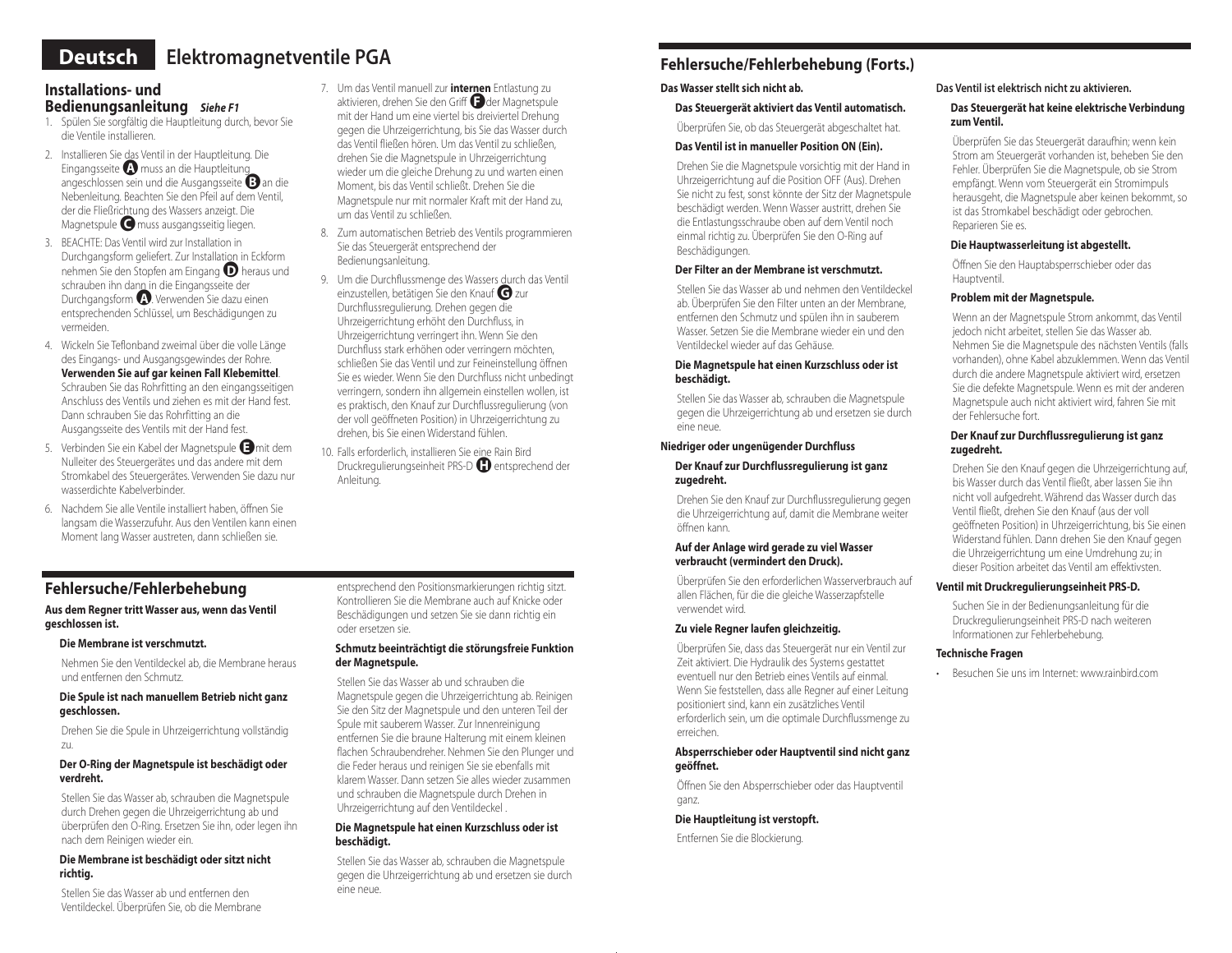# **Nederlands PGA Klep**

## **Installatie & Bediening**  *Kijk bij F1.*

- 1. Spoel voor het installeren van de kleppen de hoofdleiding grondig door.
- 2. Installeer de klep op de hoofdleiding. Zorg ervoor dat de ingang●**<sup>A</sup>**van de klep aan de kant van de hoofdleiding zit en de uitgang●**<sup>B</sup>**aan de kant van de zijleiding. De pijl bovenop de klep geeft de richting van de waterstroom aan. De magneetspoel●**<sup>C</sup>**dient zich aan de benedenstroomse kant van de klep te bevinden.
- 3. LET OP: De klep wordt geleverd geschikt voor rechte doorstroming. Voor een hoekse installatie dient de plug verwijderd te worden uit de onderkant **D** en in de horizontale inlaat **A** geschroefd te worden. Wij bevelen gebruik van een ronde sleutel aan om beschadiging van de plastic onderdelen te voorkomen.
- 4. Windt tweemaal "Teflon Tape" om de volle lengte van de schroefdraad van de inlaat en uitlaat. **Gebruik geen pasta of smeermiddel.** Draai de inlaatbuis met hulpstuk met de hand in de ingang van de klep vast. Draai de uitlaatbuis met hulpstuk met de hand in de uitgang van de klep vast. Draai deze niet meer dan tweemaal rond na handvast.
- 5. Verbindt een draad●**<sup>E</sup>**van de magneetspoel met de gemeenschappelijke draad van de automaat en de andere met de stationsdraad. Gebruik hiervoor alleen waterdichte verbinders.
- 6. Draai wanneer de klep eenmaal geinstalleerd is de watertoevoer langzaam open. De kleppen kunnen even water doorlaten maar sluiten zich dan.
- 7. Om de klep handmatig te activeren met de **interne** ontsluiting, draait u de hendel op de magneetspoel **<sup>1</sup> ⁄4** tot **3⁄4** draai tegen de klok in of tot u water door de klep hoort stromen. Om de klep te sluiten draait u de magneetspoel●**F 1 ⁄4** tot **3⁄4** draai met de klok mee en wacht een moment tot de klep zich sluit. Draai de magneetspoel alleen met handkracht dicht om de klep te sluiten.
- 8. Voor automatische bediening van de klep dient u de automaat aan te zetten volgens de instructies van de desbetreffende automaat.
- 9. Gebruik de waterdoorvoerhendel **G** om de hoeveelheid water die door de klep stroomt aan te passen. Tegen de klok indraaien doet de watertoevoer toenemen, met de klok meedraaien geeft een afname. Sluit de klep voor het maken van grovere afstellingen, activeer deze vervolgens voor het fijnafstellen. Een goede manier van afstellen, wanneer u niet de doorvoer probeert te beperken, is door de waterdoorvoerhendel van volledig open met de klok mee te draaien tot u een weerstand voelt.
- 10. Installeer indien nodig een Rain Bird drukregelaar PRS-D **H** volgens de instructies.

## **Gids voor Probleemoplossing**

**Er komt water uit de sproeiers terwijl de klep afgesloten is.**

#### **Er zit vuil op de zetel van het membraan.**

Verwijder de bovenkant en het membraan om het vuil te verwijderen.

#### **De magneetspoel is niet volledig dichtgedraaid na handmatig bedienen.**

Draai de hendel op de magneetspoel met de klok mee tot deze dichtzit.

#### **De afdichtring van de magneetspoel is beschadigd of verdraaid.**

Sluit de watertoevoer af en draai de magneetspoel los tegen de klok in en inspecteer de afdichtring. Verwijder eventueel vuil en breng de afdichtring weer op zijn plaats of vervang deze indien nodig.

#### **Het membraan is beschadigd of zit niet recht.**

Sluit de watertoevoer af en verwijder de bovenkant van de klep. Kijk of het membraan goed recht zit op het huis van de klep en de of de uitsteeksels goed op hun plaats zitten. Kijk het membraan na op beschadigingen en breng het dan op zijn plaats of vervang indien nodig.

#### **Vuil verhindert goed functioneren van de magneetspoel.**

Sluit de watertoevoer af en draai de magneetspoel los tegen de klok in om deze te verwijderen. Spoel de zitplaats van de magneetspoel in het bovendeel van de klep schoon met helder water. Spoel de onderkant van de magneetspoel schoon met helder water. Verwijder om de binnenkant schoon te maken de bruine vasthouder met een kleine platte schroevendraaier. Verwijder de zuiger en de veer en spoel deze af met schoon water. Breng de zuiger, veer en vasthouder weer terug op de magneetspoel. Draai de magneetspoel weer vast op het bovendeel van de klep.

#### **Magneetspoel is kortgesloten of beschadigd.**

Sluit de watertoevoer af en verwijder de magneetspoel. Vervang de magneetspoel.

## **Gids voor Probleemoplossing (cont.)**

### **Klep sluit niet.**

#### **Automaat stuurt klep wellicht automatisch aan.**

Kijk automaat na en verzeker u ervan dat deze uit staat.

#### **Klep staat in de handmatige "ON" standpositie.**

Draai de magneetspoel vingervast met de klok mee in de "OFF" positie. VOORZICHTIG: Te vast aandraaien kan resulteren in beschadiging van het zitvlak van de magneetspoel. Draai de ontsluitingsschroef bovenop de klep weer vast in geval lekkage te zien is. Verzeker u ervan dat de afdichtring niet beschadigd is.

#### **Het filter in het diafragma zit dicht.**

Sluit de watertoevoer af en verwijder de bovenkant van de klep. Inspecteer het membraanfilter aan de onderkant van het membraan. Verwijder vuil, spoel het filter af met schoon water en breng het membraan en het bovendeel van de klep weer op zijn plaats.

#### **Magneetspoel is kortgesloten of beschadigd.**

Sluit de watertoevoer af en verwijder de magneetspoel. Vervang de magneetspoel.

## **Lage of onvoldoende doorstroming.**

#### **Debietregelingshendel is naar beneden gedraaid**

Draai deze tegen de richting van de klok in los om het membraan verder te laten openen.

#### **Waterdruk is niet voldoende.**

Kijk de waterbehoefte van alle secties met dezelfde watertoevoer na.

#### **Er staan teveel sproeiers tegelijk aan.**

Kijk of de automaat slechts een klep tegelijk aanstuurt. Het hydraulische systeem is wellicht berekend op slechts een klep tegelijk aktief. Als alle sproeiers op een leiding zitten is het wellicht nodig een tweede klep te monteren om het debiet omlaag te brengen.

#### **Hoofdklep staat niet goed open.**

Zoek deze op en open deze volledig.

#### **Obstructie in de hoofdleiding.**

Zoek de obstructie en verwijder deze.

#### **Klep wordt niet elektrisch aangestuurd.**

#### **Geen stroomtoevoer naar de klep.**

Kijk de automaat na op stroomtoevoer naar de klep. Als er geen stroom is repareer dan de automaat. Kijk of er stroom is bij de klep. Als er bij de automaat wel stroom is maar bij de klep niet dan is een stroomdraad gebroken of beschadigd. Isoleer de breuk en repareer deze.

#### **Hoofdklep staat dicht.**

Zoek deze op en open deze.

#### **Probleem met de magneetspoel.**

Als er wel stroomtoevoer is bij de klep maar deze werkt niet sluit dan de watertoevoer af. Wissel vervolgens zonder de draden los te maken magneetspoelen met de volgende klep (indien hiernaast aanwezig) Als deze andere magneetspoel de klep wel opent vervang dan de magneetspoel. Is dit niet het geval gan dan door met probleemoplossen.

### **Debietregelingshendel is naar beneden gedraaid**

Draai deze tegen de richting van de klok in tot water door de klep stroomt., maar laat deze niet volledig open staan. Draai, terwijl water door de klep stroomt de debietregelingshendel vanuit de volledig omhoog positie met de klok mee tot een weerstand voelbaar is. Draai de hendel dan een draai tegen de klok in, de klep werkt beter met de hendel in deze positie.

#### **Klep met PRS-D drukregelingsmodule.**

Raadpleeg de PRS-D handleiding voor meer informatie.

#### **Technische vragen**

• U kunt ons altijd bezoeken op www.rainbird.com.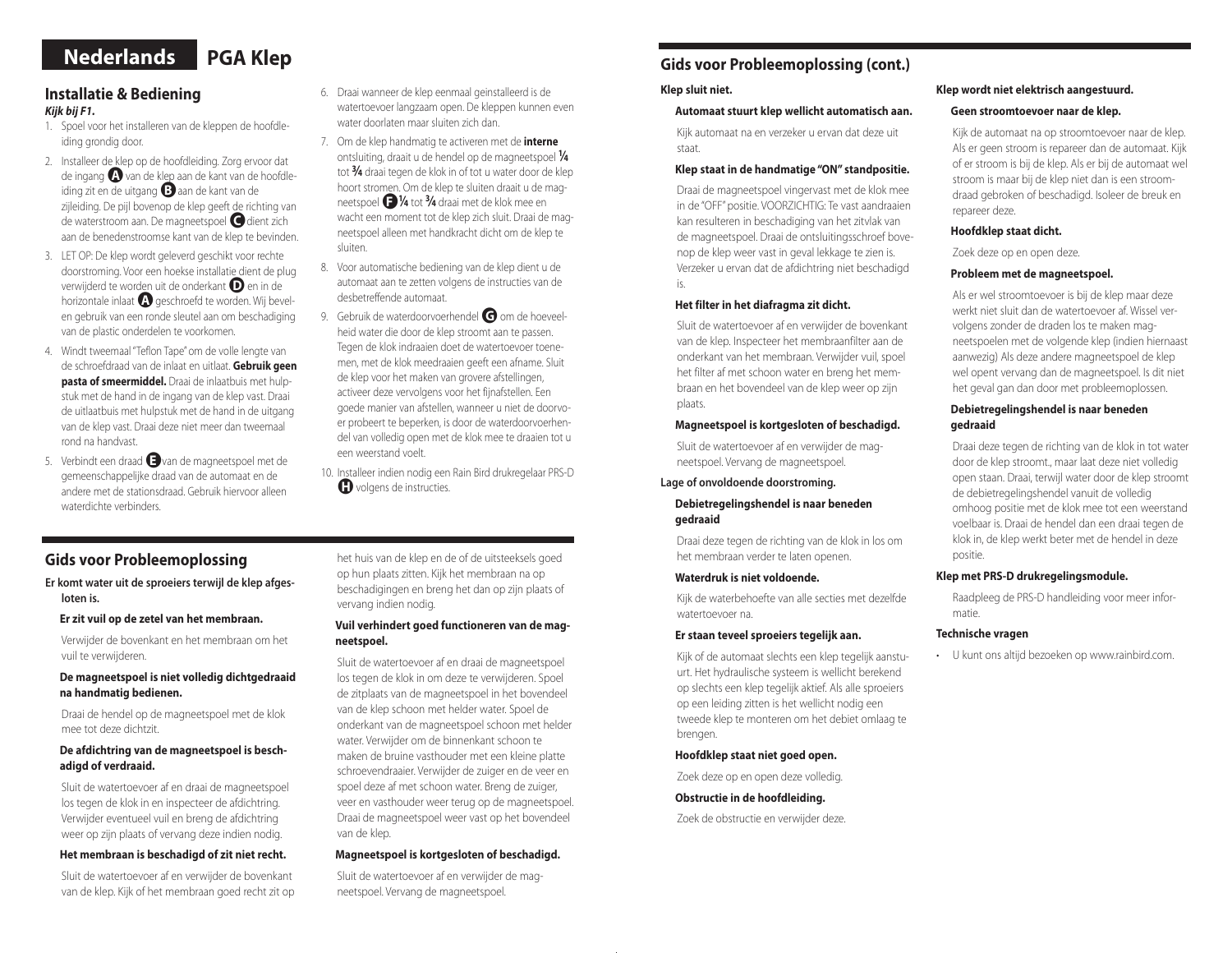# **ΟΔΗΓΙΕΣ ΕΓΚΑΤΑΣΤΑΣΗΣ ΚΑΙ BANA PGA EΛΛHNIKA**

## **ΛΕΙΤΟΥΡΓΙΑΣ** Ανατρέξτε στο F1

- 1. Καθαρίζετε καλά με νερό την κεντρική σωλήνα, πρίν την εγκατάσταση των βανών
- 2. Τοποθετείτε τη βάνα στή κεντρική σωλήνα. Βεβαιωθείτε ότι η είσοδος της βάνας <sup>4</sup> συνδέεται στη κεντρική σωλήνα και η έξοδος της βάνας●**<sup>B</sup>**συνδέεται στη πλευρική σωλήνα. Προξέξτε το τόξο στη βάνα που δείχνει την κατεύθυνση της ροής του νερού. Το πηνίο●**<sup>C</sup>**θα πρέπει να βρίσκεται πρός τη κατεύθυνση της ροής της βάνας.
- 3. ΣΗΜΕΙΩΣΗ: Η βάνα είναι διαμορφωμένη για ευθύγραμμη τροφοδοσία. Για γωνιακή εγκατάσταση, αφαιρείτε το πώμα εισόδου●**<sup>D</sup>**και μετά βιδώνετε στην ευθύγραμμη είσοδο●**<sup>A</sup>** . Συνιστούμε τη χρήση κλειστού κλειδιού, για την αποφυγή πρόκλησης φθοράς των προσκολλημένων αντικειμένων.
- 4. Χρησιμοποιήστε δύο περιτυλίγματα ταινίας τεφλόν, καθ'όλο το μήκος στις βόλτες της εισόδου και εξόδου της σωλήνας. Μη χρησιμοποιείτε νήμα σωλήνας ή αλειφή χημικής ένωσης. Βιδώνετε την είσοδο της σωλήνας στο κύκλωμα εισόδου της βάνας και το σφίγγετε. Βιδώνετε την έξοδο της σωλήνας στο κύκλωμα εξόδου της βάνας και το σφίγγετε. Μην υπερβείτε τις δύο στροφές, πέραν του σφιξίματος με το χέρι.
- 5. Συνδέετε το ένα καλώδιο πηνίου **Ε**στο κοινό καλώδιο του προγραμματιστή και το άλλο στο καλώδιο ρεύματος του προγραμματιστή. Χρησιμοποιείστε μόνο υδατοστεγείς συνδετήρες καλωδίων.
- 6. Μετά την εγκατάσταση των βανών, ανοίγετε αργά τη παροχή νερού στο σημείο σύνδεσης. Οι βάνες μπορεί να τρέξουν νερό προσωρινά και μετά θα κλείσουν.
- 7. Για να ενεργοποιήσετε τη βάνα χρησιμοποιώντας τη δυνατότητα της βάνας με την εσωτερική χειροκίνητη ροή, περιστρέφετε κατά 1/<sub>4</sub> έως <sup>3</sup>/<sub>4</sub> το χερούλι του πηνίου προς την αντίθετη κατεύθυνση της κίνησης του ρολογιού ή μέχρι να ακούσετε το νερό να τρέχει στη βάνα. Για να κλείσετε τη βάνα, περιστρέφετε 1 /4 έως 3 /4 το χερούλι του πηνίου προς τη κατεύθυνση της κίνησης του ρολογιού και περιμένετε ένα λεπτό για τη βάνα να κλείσει. Σφίγγετε το πηνίο μόνο με το χέρι, για να κλείσετε τη βάνα.
- 8. Για την αυτόματη λειτουργία της βάνας, θέτετε σε λειτουργία τον προγραμματιστή που έχει συνδεθεί στη βάνα, σύμφωνα με τις οδηγίες λειτουργίας του προγραμματιστή, εφόσον οι προγραμματιστές λειτουργούν διαφορετικά.
- 9. Χρησιμοποιείστε το χερούλι ρύθμισης της παροχής **G** για να ρυθμίσετε τη ποσότητα νερού που θα περάσει δια μέσω της βάνας. Η περιστροφές αντίθετα προς την κατεύθυνση κίνησης του ρολογιού αυξάνουν τη παροχή και προς την κατεύθυνση κίνησης του ρολογιού μειώνουν τη παροχή. Κλείνετε τη βάνα πρίν κάνετε μεγάλες ρυθμίσεις παροχής, και μετά ενεργοποιείτε τη βάνα για ρυθμίσεις της παροχής με ακρίβεια. Η καλή ρύθμιση, όταν άσκοπα προσπαθείτε να μειώσετε τη παροχή, είναι να περιστρέψετε το χερούλι της ρύθμισης παροχής (από τη πλήρη άνω θέση του) προς τη κατεύθυνση κίνησης του ρολογιού μέχρι να αισθανθείτε αντίσταση στο χερούλι της ρύθμισης .
- 10. Αν είναι απαραίτητο, τοποθετείστε ρυθμιστή πίεσης της Rain Bird PRS-D●**<sup>H</sup>**σύμφωνα με τις οδηγίες εγκατάστασης.

## **ΟΔΗΓΟΣ ΓΙΑ ΠΙΘΑΝΑ ΠΡΟΒΛΗΜΑΤΑ ΚΑΙ ΤΗΝ ΑΝΤΙΜΕΤΩΠΙΣΗ ΤΟΥΣ**

## **Οι εκτοξευτήρες βγάζουν νερό, όταν η βάνα είναι κλειστή:**

#### **Χώμα ή θραύσματα έχουν σφηνωθεί στην έδρα του διαφράγματος.**

Αφαιρείτε το κάλυμμα και το διάφραγμα για να απομακρύνετε τα θραύσματα.

#### **Το πηνίο δεν είναι εντελώς κλειστό μετά τη χειροκίνητη λειτουργία.**

Περιστρέφετε το χερούλι του πηνίου προς τη κατεύθυνση κίνησης του ρολογιού μέχρι να βιδωθεί εντελώς.

#### **Ο δακτύλιος του πηνίου (Ο-ring) έχει φθορά ή έχει παραμορφωθεί.**

Κλείνετε τη παροχή νερού και περιστρέφετε το πηνίο αντίθετα προς τη κατεύθυνση κίνησης του ρολογιού για να αποκακρύνετε και να ελέγξετε το δακτύλιο. Απομακρύνετε τα θραύσματα ή χώμα, και μετά επαναρυθμίστε ή αντικαταστήστε το δακτύλιο, άν είναι απαραίτητο.

#### **Το διάφραγμα έχει κάποια ζημιά ή δεν είναι καταλλήλως ευθυγραμμισμένο**

Κλείνετε τη παροχή νερού και απομακρύνετε το κάλυμμα. Ελέγχετε την ευθυγράμμιση του διαφράγματος με το σώμα της βάνας και τα σημεία τοποθέτησης. Ελέγχετε το

διάφραγμα για σημάδια κτυπημάτων ή για φθορές, και μετα επανα-ευθυγραμίζετε το διάφραγμα ή το αντικαθιστάτε, άν είναι απαραίτητο.

#### **Το χώμα παρεμποδίζει τη σωστή λειτουργία του πηνίου.**

Κλείνετε τη παροχή νερού και περιστρέφετε το πηνίο πρός την αντίθετη κατεύθυνση της κίνησης του ρολογιού, για να απομακρύνετε και να καθαρίσετε με καθαρό νερό την έδρα του πηνίου στο κάλυμμα. Καταβρέχετε με καθαρό νερό το κάτω μέρος του πηνίου. Για εσωτερικό καθάρισμα, απομακρύνετε το καφέ υποστήριγμα, χρησιμοποιώντας ένα μικρό κατσαβίδι. Απομακρύνετε το έμβολο και το ελατήριο και ξεπλένετε με καθαρό νερό. Επαναφέρετε το έμβολο, το ελατήριο και το υποστήριγμα στο πηνίο. Επαναφέρετε το πηνίο στο κάλυμμα περιστρέφοντας το πηνίο πρός την κατεύθυνση κίνησης του ρολογιού.

#### **Το πηνίο έχει βραχυκύκλωμα ή φθορά.**

Κλείνετε τη παροχή νερού και περιστρέφετε το πηνίο προς την αντίθετη κατεύθυνση κίνησης του ρολογιού, για να το απομακρύνετε. Το αντικαθιστάτε με καινούργιο πηνίο, περιστρέφοντας προς τη κατεύθυνση της κίνησης του ρολογιού.

## **ΟΔΗΓΟΣ ΓΙΑ ΠΙΘΑΝΑ ΠΡΟΒΛΗΜΑΤΑ ΚΑΙ ΤΗΝ ΑΝΤΙΜΕΤΩΠΙΣΗ ΤΟΥΣ** (Συνεχίζεται)

## **Η παροχή νερού δεν διακόπτεται:**

**Ο προγραμματιστής μπορεί να λειτουργεί τη βάνα αυτόματα.**

Ελέγξτε τον προγραμματιστή, για να βεβαιωθείτε ότι είναι κλειστός.

#### **Η βάνα είναι ρυθμισμένη στη θέση χειροκίνητης χρήσης 'ΟΝ'.**

Χρησιμοποιείστε πολύ λίγη πίεση για να περιστρέψετε το πηνίο πρός τη κατεύθυνση κίνησης του ρολογιού στη θέση 'OFF'. ΠΡΟΣΟΧΗ: Αν το σφίξετε πολύ, ριξοκινδυνεύετε τη πιθανότητα να προκαλέσετε ζημιά στην έδρα του πηνίου. Ξαναβιδώνετε τη βίδα εκροής πάνω στη βάνα, άν παρατηρηθεί διαρροή.

#### **Ο προφυλακτήρας του φίλτρου διαφράγματος είναι μπλοκαρισμένο.**

Κλείστε τη παροχή νερού και αφαιρέστε το κάλυμμα. Ελέγχετε το προφυλακτήρα του φίλτρου διαφράγματος που βρίσκεται στο κατώτατο μέρος του διαφράγματος. Απομακρύνετε τα θραύσματα , ξεπλένετε το προφυλακτήρα σε καθαρό νερό και επιστρέφετε το διάφραγμα και το κάλυμμα στο σώμα της βάνας.

#### **Το πηνίο έχει βραχυκυκλωθεί ή φθαρεί.**

Κλείνετε τη παροχή νερού και περιστρέφετε το πηνίο πρός την αντίθετη κατεύθυνση της κίνησης του ρολογιού. Αντικαθιστάτε με καινούργιο πηνίο, περιστρέφοντας προς την κατεύθυνση κίνησης του ρολογιού.

## **Κατάσταση χαμηλής ή ανεπαρκούς παροχής:**

#### **Το χερούλι ρύθμισης της παροχής είναι μειωμένο χαμηλά.**

Ρυθμίστε το χερούλι της ρύθμισης παροχής περιστρέφοντας προς την αντίθετη κατεύθυνση κίνησης του ρολογιού, για να επιτρέψετε στο διάφραγμα να ανοίξει περισσότερο.

#### **Πίεση νερού χρησιμοποιείται σε κάποιο άλλο σημείο της εγκατάστασης.**

Ελέγξτε τις ανάγκες νερού όλων των χώρων που χρησιμοποιούν την ίδια πηγή νερού.

### **Πολλοί εκτοξευτήρες λειτουργούν ταυτοχρόνως.**

Ελέγξτε να δείτε ότι ο προγραμματιστής λειτουργεί μία βάνα τη φορά. Τα υδραυλικά του συστήματος μπορεί να έχουν δυνατότητα να λειτουργούν μόνο μία βάνα. Αν ανακαλύψετε ότι όλοι οι εκτοξευτήρες βρίσκονται σε ένα κύκλωμα, μία επιπλέον βάνα μπορεί να είναι απαραίτητη για να ικανοποιήσει καλύτερα τα μέγιστα όρια υδραυλικής παροχής.

#### **Η δίοδος του συστήματος ή η κεντρική βάνα δεν είναι εντελώς ανοικτή.**

Προσδιορίζετε την δίοδο ή την κεντρική βάνα και την ανοίγετε.

#### **Παρεμπόδιση στη κεντρική τροφοδοσία νερού.**

Απομονώνετε την παρεμπόδιση και την απομακρύνετε.

## **Η βάνα δεν τίθεται σε λειτουργία ηλεκτρολογικά:**

## **Ο προγραμματιστής δεν δίνει ρεύμα στη βάνα.**

Ελέγξτε το προγραμματιστή για να δείτε άν δίνει ρεύμα στη βάνα. Αν δεν διαπιστώνεται να υπάρχει ρεύμα στο προγραμματιστή, τότε χρειάζεται επισκευή ο προγραμματιστής. Ελέγχετε άν εισέρχεται ρεύμα στο πηνίο της βάνας. Αν διαπιστώνεται ότι ρεύμα εξέρχεται από τον προγραμματιστή, αλλά δεν διαπιστώνεται να εισέρχεται στο πηνίο, τότε κάποιο καλώδιο παροχής ρεύματος είναι κομμένο ή έχει φθαρεί. Το απομονώνετε και το επισκευάζετε.

#### **Η κεντρική τροφοδοσία νερού είναι κλειστή.**

Προσδιορίζετε τη κύρια δίοδο ή τη κεντρική βάνα και την ανοίγετε.

## **Πρόβλημα με το πηνίο.**

Αν διαπιστώνεται η είσοδος ρεύματος στο πηνίο, αλλά η βάνα ακόμη δεν λειτουργεί, τότε κλείνετε τη τροφοδοσία νερού. Χωρίς να κόψετε καλώδια, ανταλλάξτε τα πηνία με της επόμενης βάνας (άν υπάρχει ). Αν το άλλο πηνίο λειτουργεί τη βάνα, αντικαταστείστε το πηνίο. Αν το άλλο πηνίο δεν λειτουργεί τη βάνα, συνεχίζετε την ανεύρεση του προβλήματος.

#### **Το χερούλι ρύθμισης παροχής νερού έχει περιστραφεί εντελώς κάτω.**

Ρυθμίζετε το χερούλι ρύθμισης της παροχής, περιστρέφοντάς το προς την αντίθετη κατέυθυνση της κίνησης των δεικτών του ρολογιού, μέχρι το νερό να τρέξει στη βάνα, αλλά μην αφήνετε το χερούλι στην εντελώς πάνω θέση του. Ενώ το νερό θα τρέχει μέσα στη βάνα, περιστρέφετε το χερούλι ρύθμισης της παροχής (από την άνω πλήρη θέση του) προς τη κατεύθυνση της κίνησης των δεικτών του ρολογιού, μέχρι να αισθανθείτε αντίσταση στο χερούλι της ρύθμισης της παροχής. Μετά, περιστρέφετε το χερούλι της ρύθμισης της παροχής μία πλήρη στροφή προς την αντίθετη κατεύθυνση της κίνησης των δεικτών του ρολογιού, όπως η βάνα θα λειτουργήσει ποιό αποτελεσματικά με το χερούλι της ρύθμισης της παροχής στη θέση αυτή.

#### **Βάνα με ρυθμιστή πίεσης PRS-D**

Συμβουλευτείτε τις οδηγίες χρήσης του ρυθμιστή πίεσης για επιπλέον πληροφορίες εντοπισμού προβλημάτων

## **Τεχνικές Ερωτήσεις:**

• Επισκεφθείτε: www.rainbird.com